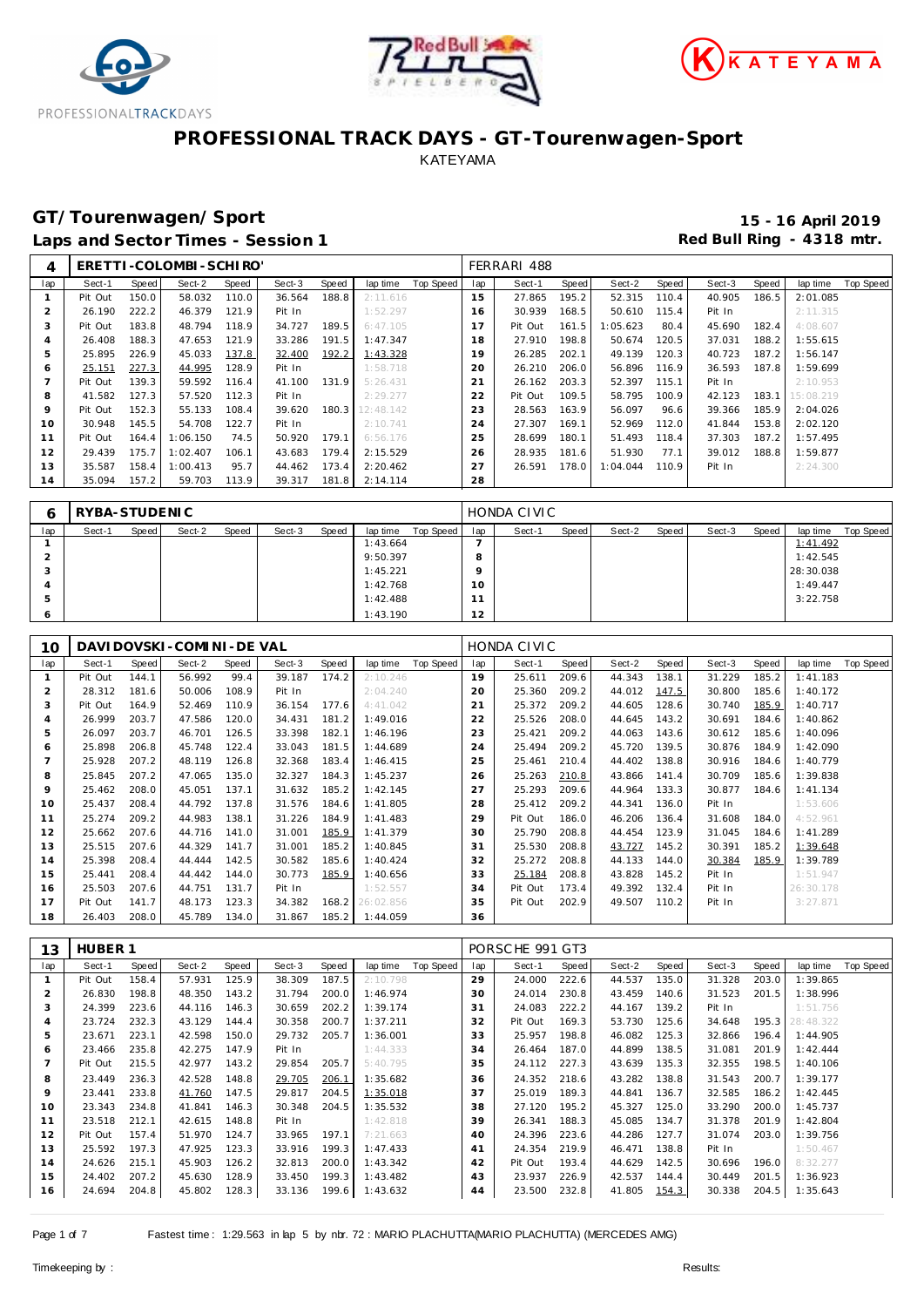





# GT/Tourenwagen/Sport<br>
Laps and Sector Times - Session 1 and Sector Times - Session 1

|    |         |       |        |       | Laps and Sector Times - Session 1 |       |          |    |         |       |        |       |        |       | Red Bull Ring - 4318 mtr. |
|----|---------|-------|--------|-------|-----------------------------------|-------|----------|----|---------|-------|--------|-------|--------|-------|---------------------------|
| 17 | 24.626  | 212.5 | 44.967 | 123.3 | 32.728                            | 201.5 | 1:42.321 | 45 | 23.451  | 234.8 | 41.991 | 152.1 | 30.278 | 201.5 | 1:35.720                  |
| 18 | 24.190  | 210.4 | 45.429 | 125.0 | 32.270                            | 202.2 | 1:41.889 | 46 | 23.405  | 232.8 | 42.196 | 149.6 | 31.364 | 171.7 | 1:36.965                  |
| 19 | 24.261  | 215.1 | 45.106 | 128.3 | 32.646                            | 201.5 | 1:42.013 | 47 | 24.146  | 225.0 | 42.274 | 145.6 | 31.008 | 204.5 | 1:37.428                  |
| 20 | 24.166  | 219.9 | 43.944 | 128.0 | 31.877                            | 202.2 | 1:39.987 | 48 | 23.307  | 237.9 | 42.074 | 149.6 | Pit In |       | 1:39.709                  |
| 21 | 24.123  | 217.7 | 45.046 | 131.4 | Pit In                            |       | 1:55.993 | 49 | Pit Out | 195.9 | 44.834 | 135.7 | 31.470 | 201.5 | 6:25.687                  |
| 22 | Pit Out | 191.3 | 46.150 | 126.2 | 32.576                            | 200.4 | 7:42.289 | 50 | 24.066  | 213.8 | 43.126 | 143.2 | 30.656 | 203.0 | 1:37.848                  |
| 23 | 24.346  | 209.2 | 45.042 | 132.7 | 31.967                            | 201.5 | 1:41.355 | 51 | 24.078  | 213.4 | 43.240 | 131.4 | 30.671 | 204.2 | 1:37.989                  |
| 24 | 23.962  | 226.4 | 44.681 | 130.8 | 32.497                            | 203.0 | 1:41.140 | 52 | 24.174  | 214.2 | 43.217 | 145.2 | 30.598 | 203.8 | 1:37.989                  |
| 25 | 24.884  | 212.1 | 43.939 | 136.7 | 31.390                            | 203.0 | 1:40.213 | 53 | 23.860  | 212.1 | 43.303 | 141.4 | 30.594 | 203.0 | 1:37.757                  |
| 26 | 24.062  | 223.6 | 43.516 | 134.0 | 31.741                            | 201.9 | 1:39.319 | 54 | 23.924  | 212.9 | 43.102 | 135.7 | 30.666 | 202.6 | 1:37.692                  |
| 27 | 24.052  | 230.8 | 43.613 | 138.5 | 31.582                            | 202.6 | 1:39.247 | 55 | 23.910  | 214.6 | 43.359 | 140.3 | Pit In |       | 1:51.060                  |
| 28 | 25.010  | 227.8 | 43.948 | 134.7 | 31.731                            | 201.1 | 1:40.689 | 56 |         |       |        |       |        |       |                           |

| 16  | MAGNUS G. |       |        |       |        |       |          |           |     | AUDI RS3 LMS |       |                |       |        |       |           |           |
|-----|-----------|-------|--------|-------|--------|-------|----------|-----------|-----|--------------|-------|----------------|-------|--------|-------|-----------|-----------|
| lap | Sect-1    | Speed | Sect-2 | Speed | Sect-3 | Speed | lap time | Top Speed | lap | Sect-1       | Speed | Sect-2         | Speed | Sect-3 | Speed | lap time  | Top Speed |
|     | Pit Out   | 171.5 | 55.605 | 137.1 | 34.645 | 180.0 | 1:58.125 |           | 15  | 24.714       | 215.9 | 44.353         | 146.7 | 30.139 | 188.8 | 1:39.206  |           |
|     | 25.761    | 211.3 | 44.504 | 149.6 | 31.451 | 186.5 | 1:41.716 |           | 16  | 25.018       | 216.8 | 44.603         | 142.9 | Pit In |       | 1:45.921  |           |
| 3   | 25.274    | 210.4 | 44.062 | 154.3 | 30.934 | 185.2 | 1:40.270 |           |     | Pit Out      | 210.8 | 43.700         | 145.9 | 30.112 | 188.8 | 6:41.050  |           |
| 4   | 24.804    | 215.5 | 43.715 | 148.4 | 30.438 | 188.5 | 1:38.957 |           | 18  | 24.740       | 216.4 | 43.155         | 144.8 | 29.958 | 189.8 | 1:37.853  |           |
| 5   | 24.723    | 216.4 | 43.266 | 153.4 | 30.276 | 189.5 | 1:38.265 |           | 19  | 24.702       | 215.5 | 42.910         | 155.2 | 29.983 | 189.5 | 1:37.595  |           |
| 6   | 24.711    | 216.8 | 43.369 | 161.7 | Pit In |       | 1:48.714 |           | 20  | 25.154       | 212.9 | 43.532         | 151.7 | Pit In |       | 1:44.228  |           |
|     | Pit Out   | 130.2 | 50.482 | 145.2 | 33.454 | 188.8 | 6:36.517 |           | 21  | Pit Out      | 142.1 | 53.363         | 149.6 | 30.942 | 189.5 | 8:04.758  |           |
| 8   | 25.035    | 214.6 | 43.364 | 157.9 | 30.711 | 189.5 | 1:39.110 |           | 22  | 24.773       | 215.5 | 52.507         | 121.6 | 34.283 | 189.1 | 1:51.563  |           |
| 9   | 24.735    | 215.9 | 43.027 | 152.1 | 30.395 | 186.5 | 1:38.157 |           | 23  | 24.647       | 215.5 | 43.212         | 153.4 | 30.066 | 189.5 | 1:37.925  |           |
| 10  | 24.752    | 215.5 | 44.317 | 145.9 | 30.640 | 190.8 | 1:39.709 |           | 24  | 24.932       | 206.0 | 46.181         | 147.9 | Pit In |       | 1:48.109  |           |
| 11  | 24.680    | 215.9 | 43.050 | 153.8 | 30.017 | 189.5 | 1:37.747 |           | 25  | Pit Out      | 143.0 | 51.792         | 152.5 | 32.634 | 189.8 | 6:03.059  |           |
| 12  | 24.729    | 216.4 | 43.202 | 149.2 | Pit In |       | 1:50.152 |           | 26  | 24.690       | 215.9 | 42.748         | 153.8 | 29.870 | 189.8 | 1:37.308  |           |
| 13  | Pit Out   | 204.0 | 45.112 | 149.6 | 31.623 | 187.8 | 9:13.184 |           | 27  | 24.982       | 181.3 | 1:03.609       | 134.3 | Pit In |       | 2:12.521  |           |
| 14  | 25.454    | 213.8 | 43.357 | 150.0 | 30.212 | 190.1 | 1:39.023 |           | 28  | Pit Out      |       | 127.6 1:01.995 | 110.9 | Pit In |       | 17:57.041 |           |

| 22             | ALLIED <sub>22</sub> |              |        |       |        |       |           |                  |                | Porsche Cayman 718 |       |        |       |        |       |           |                  |
|----------------|----------------------|--------------|--------|-------|--------|-------|-----------|------------------|----------------|--------------------|-------|--------|-------|--------|-------|-----------|------------------|
| lap            | Sect-1               | <b>Speed</b> | Sect-2 | Speed | Sect-3 | Speed | lap time  | <b>Top Speed</b> | lap            | Sect-1             | Speed | Sect-2 | Speed | Sect-3 | Speed | lap time  | <b>Top Speed</b> |
| 1              | Pit Out              | 166.2        | 51.471 | 126.2 | 35.962 | 136.9 | 1:57.939  |                  | 28             | 25.549             | 215.5 | 44.422 | 147.1 | 31.442 | 186.9 | 1:41.413  |                  |
| $\overline{2}$ | 28.239               | 211.7        | 47.651 | 135.7 | 31.949 | 184.3 | 1:47.839  |                  | 29             | 25.461             | 215.5 | 44.245 | 148.8 | 31.549 | 187.2 | 1:41.255  |                  |
| 3              | 25.559               | 212.9        | 44.954 | 135.3 | 31.491 | 183.4 | 1:42.004  |                  | 30             | 27.029             | 198.8 | 46.852 | 141.0 | Pit In |       | 1:51.304  |                  |
| $\overline{4}$ | 25.440               | 213.8        | 44.555 | 143.6 | 31.371 | 185.6 | 1:41.366  |                  | 31             | Pit Out            | 117.9 | 52.456 | 108.7 | 34.966 | 181.2 | 21:48.701 |                  |
| 5              | 25.446               | 213.8        | 44.413 | 143.2 | 31.422 | 184.6 | 1:41.281  |                  | 32             | 27.645             | 201.7 | 47.134 | 121.3 | 32.812 | 180.6 | 1:47.591  |                  |
| 6              | 25.518               | 214.2        | 44.046 | 145.2 | 31.587 | 184.0 | 1:41.151  |                  | 33             | 26.351             | 213.8 | 46.356 | 126.8 | 32.762 | 183.4 | 1:45.469  |                  |
| $\overline{7}$ | 25.646               | 214.2        | 44.324 | 138.1 | 31.982 | 182.4 | 1:41.952  |                  | 34             | 25.936             | 214.6 | 45.625 | 129.5 | 31.916 | 185.9 | 1:43.477  |                  |
| 8              | 25.745               | 215.1        | 44.567 | 144.4 | Pit In |       | 1:46.039  |                  | 35             | 25.854             | 215.5 | 45.776 | 128.9 | 31.995 | 185.2 | 1:43.625  |                  |
| 9              | Pit Out              | 111.5        | 51.840 | 106.9 | 34.494 | 184.3 | 7:44.120  |                  | 36             | 25.546             | 216.4 | 47.124 | 128.6 | 32.374 | 185.2 | 1:45.044  |                  |
| 10             | 26.122               | 212.9        | 47.902 | 127.7 | 33.513 | 185.6 | 1:47.537  |                  | 37             | 25.688             | 216.4 | 45.331 | 128.6 | 32.340 | 177.0 | 1:43.359  |                  |
| 11             | 25.963               | 213.4        | 46.881 | 122.2 | 33.632 | 186.5 | 1:46.476  |                  | 38             | 25.776             | 215.5 | 46.155 | 130.8 | 32.024 | 185.6 | 1:43.955  |                  |
| 12             | 25.766               | 215.1        | 46.532 | 135.0 | Pit In |       | 1:53.642  |                  | 39             | 25.663             | 215.5 | 44.848 | 127.7 | 32.528 | 186.2 | 1:43.039  |                  |
| 13             | Pit Out              | 151.9        | 48.689 | 136.4 | 33.373 | 185.2 | 5:03.967  |                  | 40             | 28.690             | 212.1 | 45.088 | 132.4 | 32.056 | 185.9 | 1:45.834  |                  |
| 14             | 26.090               | 212.9        | 46.347 | 129.2 | 32.498 | 185.9 | 1:44.935  |                  | 41             | 25.757             | 216.8 | 45.144 | 127.1 | 32.445 | 181.2 | 1:43.346  |                  |
| 15             | 25.969               | 214.6        | 45.326 | 130.8 | 32.468 | 187.2 | 1:43.763  |                  | 42             | 25.733             | 215.9 | 45.256 | 128.6 | Pit In |       | 1:50.120  |                  |
| 16             | 25.735               | 214.2        | 45.221 | 131.4 | 32.190 | 186.2 | 1:43.146  |                  | 43             | Pit Out            | 212.9 | 45.160 | 140.6 | 31.449 | 185.9 | 5:23.795  |                  |
| 17             | 25.723               | 214.6        | 45.348 | 126.5 | 32.314 | 185.9 | 1:43.385  |                  | 44             | 25.548             | 215.1 | 44.492 | 143.6 | 31.400 | 186.5 | 1:41.440  |                  |
| 18             | 25.968               | 215.5        | 44.949 | 136.4 | Pit In |       | 1:50.787  |                  | 45             | 25.487             | 215.1 | 44.402 | 145.2 | 30.975 | 187.8 | 1:40.864  |                  |
| 19             | Pit Out              | 167.5        | 52.485 | 125.0 | 34.018 | 179.7 | 10:51.346 |                  | 46             | 25.330             | 215.5 | 44.268 | 147.5 | 31.297 | 184.9 | 1:40.895  |                  |
| 20             | 26.656               | 209.6        | 46.866 | 127.4 | 32.542 | 184.0 | 1:46.064  |                  | 47             | 25.397             | 214.6 | 44.394 | 148.8 | Pit In |       | 1:45.340  |                  |
| 21             | 26.027               | 213.4        | 45.847 | 134.0 | 32.152 | 185.6 | 1:44.026  |                  | 48             | Pit Out            | 164.2 | 53.832 | 129.8 | 35.832 | 135.8 | 10:27.089 |                  |
| 22             | 25.846               | 214.6        | 45.138 | 134.7 | 31.779 | 185.6 | 1:42.763  |                  | 49             | 31.260             | 154.7 | 48.071 | 146.3 | 30.894 | 186.9 | 1:50.225  |                  |
| 23             | 25.626               | 214.6        | 44.914 | 133.3 | 31.777 | 186.2 | 1:42.317  |                  | 50             | 25.302             | 213.8 | 43.384 | 148.4 | 30.547 | 187.5 | 1:39.233  |                  |
| 24             | 25.772               | 214.6        | 44.814 | 137.8 | 31.652 | 185.2 | 1:42.238  |                  | 51             | 25.053             | 214.2 | 43.329 | 146.7 | 30.518 | 187.5 | 1:38.900  |                  |
| 25             | 25.438               | 215.5        | 44.682 | 141.4 | 31.501 | 186.9 | 1:41.621  |                  | 52             | 25.094             | 214.2 | 43.211 | 150.0 | 30.449 | 187.2 | 1:38.754  |                  |
| 26             | 25.559               | 214.6        | 44.852 | 141.4 | 31.537 | 186.9 | 1:41.948  |                  | 53             | 24.875             | 215.1 | 43.251 | 147.1 | 30.462 | 187.5 | 1:38.588  |                  |
| 27             | 25.557               | 215.1        | 44.475 | 140.6 | 31.713 | 186.2 | 1:41.745  |                  | 54             | 25.105             | 215.1 | 43.308 | 148.4 | Pit In |       | 1:43.434  |                  |
|                |                      |              |        |       |        |       |           |                  |                |                    |       |        |       |        |       |           |                  |
| 22             | MANUEL LAUCK         |              |        |       |        |       |           |                  |                | PORSCHE 991 GT3    |       |        |       |        |       |           |                  |
| lap            | Sect-1               | Speed        | Sect-2 | Speed | Sect-3 | Speed | lap time  | Top Speed        | lap            | Sect-1             | Speed | Sect-2 | Speed | Sect-3 | Speed | lap time  | Top Speed        |
| 1              | Pit Out              | 174.3        | 50.562 | 118.2 | 34.364 | 188.5 | 1:58.351  |                  | $\overline{4}$ | 24.294             | 230.3 | 43.169 | 141.0 | 31.133 | 189.5 | 1:38.596  |                  |
| $\overline{2}$ | 25.271               | 225.0        | 44.834 | 129.2 | Pit In |       | 1:50.142  |                  | 5              | 24.165             | 229.8 | 42.882 | 142.5 | 31.360 | 194.2 | 1:38.407  |                  |
| 3              | Pit Out              | 224.0        | 44.738 | 134.7 | 31.477 | 194.2 | 3:10.058  |                  | 6              |                    |       | Pit In | 36.7  | Pit In |       | 7:12.828  |                  |

Page 2 of 7 Fastest time: 1:29.563 in lap 5 by nbr. 72 : MARIO PLACHUTTA(MARIO PLACHUTTA) (MERCEDES AMG)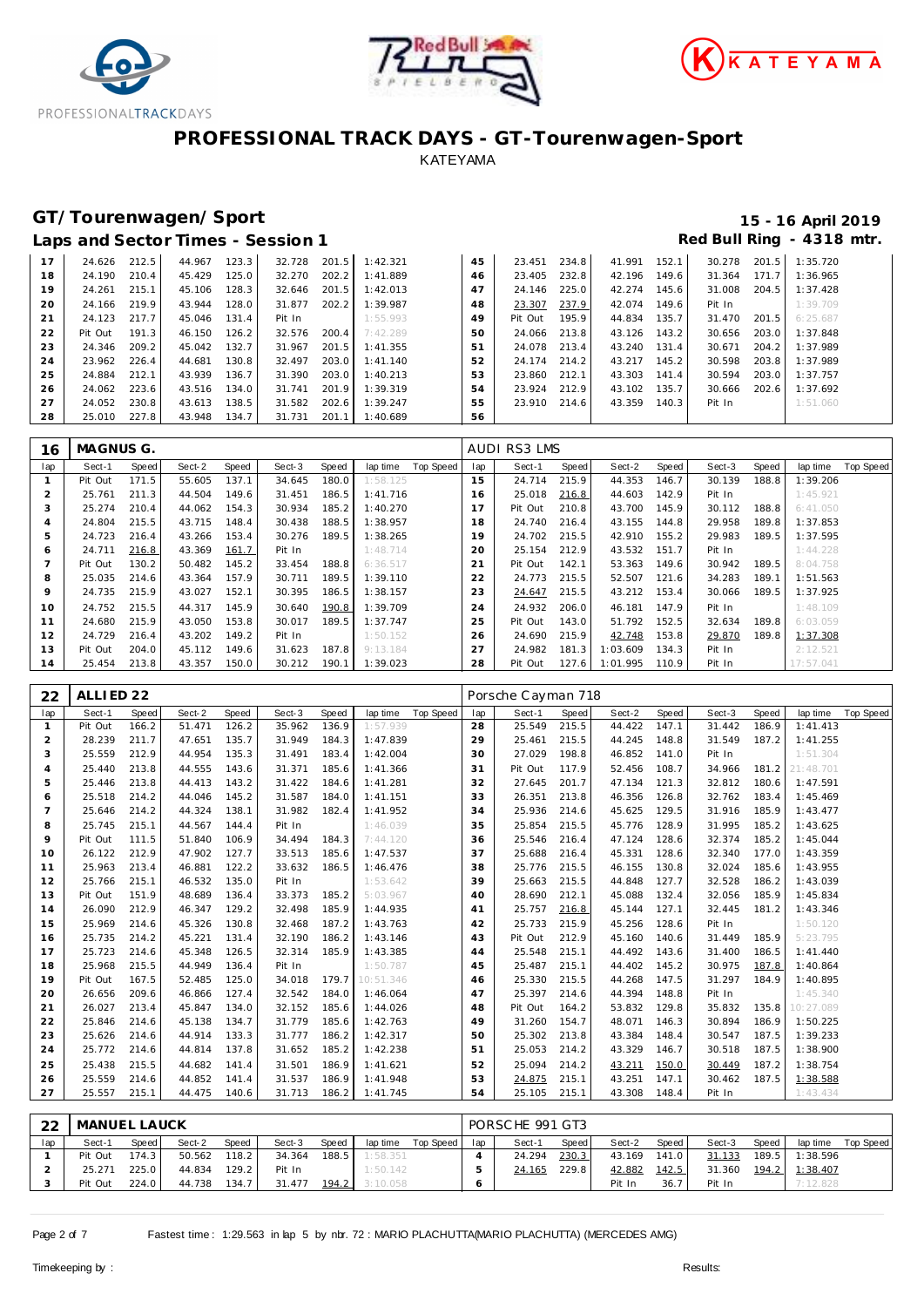





## **GT/Tourenwagen/Sport 15 - 16 April 2019**

Laps and Sector Times - Session 1 **Red Bull Ring - 4318 mtr. Red Bull Ring - 4318 mtr.** 

| 23             | ALLIED <sub>23</sub> |       |          |       |        |       |                 |           |     | Porsche 991 GT3 |       |        |       |        |       |           |           |
|----------------|----------------------|-------|----------|-------|--------|-------|-----------------|-----------|-----|-----------------|-------|--------|-------|--------|-------|-----------|-----------|
| lap            | Sect-1               | Speed | Sect-2   | Speed | Sect-3 | Speed | lap time        | Top Speed | lap | Sect-1          | Speed | Sect-2 | Speed | Sect-3 | Speed | lap time  | Top Speed |
| $\mathbf{1}$   | Pit Out              | 116.3 | 1:01.418 | 108.4 | 41.574 | 115.3 | 2:20.010        |           | 24  | 23.698          | 234.3 | 42.005 | 158.4 | 29.380 | 204.9 | 1:35.083  |           |
| $\overline{2}$ | 36.326               | 118.0 | 53.074   | 125.3 | 37.143 | 142.3 | 2:06.543        |           | 25  | 23.572          | 235.3 | 42.269 | 151.7 | 29.264 | 204.5 | 1:35.105  |           |
| 3              | 29.995               | 172.9 | 45.599   | 124.7 | 31.138 | 195.3 | 1:46.732        |           | 26  | 23.355          | 235.8 | 42.007 | 159.3 | 29.158 | 205.7 | 1:34.520  |           |
| $\overline{4}$ | 25.010               | 213.4 | 44.083   | 135.7 | 30.403 | 201.5 | 1:39.496        |           | 27  | 23.225          | 237.9 | 42.515 | 160.2 | 29.228 | 204.5 | 1:34.968  |           |
| 5              | 24.402               | 215.5 | 43.514   | 139.2 | Pit In |       | 1:46.440        |           | 28  | 31.075          | 121.1 | 49.503 | 145.2 | Pit In |       | 2:00.533  |           |
| 6              | Pit Out              | 168.3 | 47.742   | 136.4 | 30.408 | 200.0 | 5:45.199        |           | 29  | Pit Out         | 181.3 | 46.522 | 142.1 | 30.320 | 204.2 | 14:39.834 |           |
| $\overline{ }$ | 26.032               | 204.4 | 43.165   | 140.6 | 29.833 | 203.4 | 1:39.030        |           | 30  | 23.685          | 235.3 | 42.383 | 158.4 | 29.279 | 205.3 | 1:35.347  |           |
| 8              | 24.448               | 215.9 | 42.617   | 146.3 | 29.659 | 203.0 | 1:36.724        |           | 31  | 23.457          | 235.8 | 41.671 | 159.3 | Pit In |       | 1:41.881  |           |
| 9              | 23.797               | 231.8 | 42.667   | 139.9 | 29.508 | 203.8 | 1:35.972        |           | 32  | Pit Out         | 188.7 | 47.254 | 141.7 | 29.999 | 197.1 | 19:37.679 |           |
| 10             | 23.779               | 233.8 | 41.986   | 148.4 | 29.379 | 204.9 | 1:35.144        |           | 33  | 24.859          | 223.6 | 42.922 | 158.8 | 29.827 | 203.8 | 1:37.608  |           |
| 11             | 23.914               | 231.8 | 42.109   | 147.9 | 29.392 | 205.3 | 1:35.415        |           | 34  | 23.309          | 235.3 | 41.816 | 159.8 | 29.040 | 204.5 | 1:34.165  |           |
| 12             | 23.700               | 235.8 | 42.211   | 132.4 | 29.818 | 203.8 | 1:35.729        |           | 35  | 23.287          | 236.3 | 41.462 | 158.4 | 29.035 | 204.2 | 1:33.784  |           |
| 13             | 23.583               | 234.8 | 42.242   | 150.8 | 29.220 | 204.5 | 1:35.045        |           | 36  | 23.085          | 236.9 | 42.065 | 157.9 | 29.047 | 205.3 | 1:34.197  |           |
| 14             | 23.597               | 233.8 | 41.751   | 142.9 | 29.242 | 205.7 | 1:34.590        |           | 37  | 23.212          | 236.9 | 41.730 | 155.6 | 28.845 | 205.3 | 1:33.787  |           |
| 15             | 23.514               | 236.3 | 41.597   | 149.6 | 29.734 | 203.4 | 1:34.845        |           | 38  | 23.217          | 237.4 | 41.480 | 157.0 | 28.850 | 206.5 | 1:33.547  |           |
| 16             | 24.729               | 217.2 | 43.172   | 138.8 | Pit In |       | 1:56.416        |           | 39  | 23.272          | 236.9 | 45.075 | 138.1 | Pit In |       | 1:47.681  |           |
| 17             | Pit Out              | 148.7 | 49.062   | 138.8 | 31.658 | 201.5 | 9:40.871        |           | 40  | Pit Out         | 150.2 | 54.992 | 120.3 | 34.305 | 183.4 | 15:29.008 |           |
| 18             | 25.617               | 224.0 | 43.569   | 153.8 | 29.938 | 203.8 | 1:39.124        |           | 41  | 28.252          | 173.2 | 51.404 | 119.7 | 33.316 | 200.4 | 1:52.972  |           |
| 19             | 24.024               | 234.8 | 43.672   | 138.5 | Pit In |       | 1:47.039        |           | 42  | 25.142          | 206.0 | 43.609 | 142.9 | 31.115 | 198.5 | 1:39.866  |           |
| 20             | Pit Out              | 86.9  | 57.266   | 103.1 | 38.303 |       | 160.2 26:14.710 |           | 43  | 23.931          | 220.4 | 43.829 | 142.9 | 29.594 | 204.9 | 1:37.354  |           |
| 21             | 31.611               | 190.3 | 52.084   | 135.3 | 31.393 | 184.0 | 1:55.088        |           | 44  | 23.367          | 236.9 | 42.730 | 143.6 | 30.055 | 204.9 | 1:36.152  |           |
| 22             | 25.143               | 208.8 | 44.384   | 146.7 | 30.511 | 200.4 | 1:40.038        |           | 45  | 23.478          | 225.0 | 49.890 | 121.1 | Pit In |       | 2:00.629  |           |
| 23             | 24.102               | 229.3 | 42.785   | 153.0 | 29.850 | 203.8 | 1:36.737        |           | 46  |                 |       |        |       |        |       |           |           |

| 30  | LUCA FILIPPI |       |        |       |        |       |          |           |     | HYUNDAI 130 |       |        |       |        |       |                 |           |
|-----|--------------|-------|--------|-------|--------|-------|----------|-----------|-----|-------------|-------|--------|-------|--------|-------|-----------------|-----------|
| lap | Sect-1       | Speed | Sect-2 | Speed | Sect-3 | Speed | lap time | Top Speed | lap | Sect-1      | Speed | Sect-2 | Speed | Sect-3 | Speed | lap time        | Top Speed |
|     | Pit Out      | 177.2 | 47.742 | 136.0 | Pit In |       | 2:04.122 |           |     | 25.058      | 212.1 | 44.322 | 141.4 | Pit In |       | 1:47.008        |           |
|     | Pit Out      | 201.4 | 45.341 | 145.9 | 31.379 | 186.9 | 3:35.736 |           |     | Pit Out     | 159.3 | 48.816 | 128.9 | 31.826 |       | 187.8 12:13.196 |           |
|     | 25.239       | 212.1 | 43.311 | 151.7 | 30.674 | 188.5 | 1:39.224 |           |     | 26.016      | 210.0 | 44.267 | 148.8 | 30.538 | 187.5 | 1:40.821        |           |
|     | 25.014       | 214.2 | 43.046 | 151.3 | 30.573 | 189.1 | 1:38.633 |           | 10  | 25.032      | 215.1 | 43.253 | 155.2 | 30.335 | 189.5 | 1:38.620        |           |
|     | 24.984       | 214.2 | 42.986 | 153.0 | 30.166 | 189.5 | 1:38.136 |           |     | 24.712      | 216.8 | 43.241 | 150.8 | 30.167 | 189.8 | 1:38.120        |           |
|     | 24.798       | 214.6 | 43.180 | 150.0 | 30.322 | 190.1 | 1:38.300 |           |     | 24.710      | 216.4 | 44.104 | 142.5 | Pit In |       | 1:47.731        |           |

| 34             |        |       |        |       |        |       |           |           |     |        |       |        |       |        |       |           |           |
|----------------|--------|-------|--------|-------|--------|-------|-----------|-----------|-----|--------|-------|--------|-------|--------|-------|-----------|-----------|
| lap            | Sect-1 | Speed | Sect-2 | Speed | Sect-3 | Speed | lap time  | Top Speed | lap | Sect-1 | Speed | Sect-2 | Speed | Sect-3 | Speed | lap time  | Top Speed |
|                |        |       |        |       |        |       | 1:46.449  |           | 13  |        |       |        |       |        |       | 1:41.191  |           |
| $\overline{2}$ |        |       |        |       |        |       | 1:43.760  |           | 14  |        |       |        |       |        |       | 1:41.406  |           |
| 3              |        |       |        |       |        |       | 1:43.873  |           | 15  |        |       |        |       |        |       | 10:38.024 |           |
| 4              |        |       |        |       |        |       | 9:15.771  |           | 16  |        |       |        |       |        |       | 1:42.013  |           |
| 5              |        |       |        |       |        |       | 3:25.107  |           | 17  |        |       |        |       |        |       | 1:40.377  |           |
| 6              |        |       |        |       |        |       | 1:41.634  |           | 18  |        |       |        |       |        |       | 1:41.649  |           |
|                |        |       |        |       |        |       | 7:59.192  |           | 19  |        |       |        |       |        |       | 10:02.642 |           |
| 8              |        |       |        |       |        |       | 1:42.251  |           | 20  |        |       |        |       |        |       | 1:40.882  |           |
| 9              |        |       |        |       |        |       | 1:41.300  |           | 21  |        |       |        |       |        |       | 1:40.191  |           |
| 10             |        |       |        |       |        |       | 8:14.916  |           | 22  |        |       |        |       |        |       | 1:40.637  |           |
| 11             |        |       |        |       |        |       | 13:08.771 |           | 23  |        |       |        |       |        |       | 1:40.936  |           |
| 12             |        |       |        |       |        |       | 1:45.648  |           | 24  |        |       |        |       |        |       | 1:45.051  |           |

| 57             | $AF-2$  |       |          |       |        |       |          |           |     | FERRARI 488 |       |        |       |        |       |           |           |
|----------------|---------|-------|----------|-------|--------|-------|----------|-----------|-----|-------------|-------|--------|-------|--------|-------|-----------|-----------|
| lap            | Sect-1  | Speed | Sect-2   | Speed | Sect-3 | Speed | lap time | Top Speed | lap | Sect-1      | Speed | Sect-2 | Speed | Sect-3 | Speed | lap time  | Top Speed |
|                | Pit Out | 109.4 | 1:11.304 | 82.8  | 44.404 | 162.2 | 2:40.302 |           | 19  | Pit Out     | 135.4 | 56.350 | 108.0 | 35.604 | 200.7 | 45:36.099 |           |
| 2              | 31.079  | 148.7 | 53.866   | 117.1 | 38.519 | 197.8 | 2:03.464 |           | 20  | 24.439      | 211.7 | 45.322 | 133.0 | 31.010 | 204.9 | 1:40.771  |           |
| 3              | 25.804  | 189.7 | 48.073   | 138.8 | 34.613 | 203.4 | 1:48.490 |           | 21  | 23.655      | 240.0 | 43.589 | 146.7 | 31.522 | 205.3 | 1:38.766  |           |
| $\overline{4}$ | 24.537  | 210.8 | 46.535   | 144.8 | 33.286 | 204.5 | 1:44.358 |           | 22  | 23.173      | 243.8 | 43.071 | 144.4 | 30.530 | 205.7 | 1:36.774  |           |
| 5              | 24.199  | 231.8 | 43.701   | 141.0 | 31.725 | 206.1 | 1:39.625 |           | 23  | 23.525      | 222.2 | 43.767 | 151.3 | 30.400 | 204.9 | 1:37.692  |           |
| 6              | 23.893  | 207.6 | 44.072   | 135.0 | 31.390 | 205.3 | 1:39.355 |           | 24  | 23.468      | 229.3 | 42.629 | 143.2 | 30.246 | 206.1 | 1:36.343  |           |
|                | 24.569  | 215.9 | 43.947   | 138.8 | Pit In |       | 1:55.086 |           | 25  | 24.080      | 242.2 | 42.410 | 145.9 | 30.211 | 205.3 | 1:36.701  |           |
| 8              | Pit Out | 143.2 | 49.058   | 146.3 | 33.179 | 204.5 | 5:00.222 |           | 26  | 23.399      | 240.6 | 42.879 | 150.8 | 31.231 | 195.7 | 1:37.509  |           |
| 9              | 23.500  | 243.3 | 42.161   | 137.1 | 30.786 | 206.1 | 1:36.447 |           | 27  | 23.223      | 244.9 | 43.574 | 140.3 | 30.136 | 203.0 | 1:36.933  |           |
| 10             | 23.383  | 242.7 | 42.306   | 141.7 | 30.672 | 206.9 | 1:36.361 |           | 28  | 23.540      | 234.8 | 43.282 | 147.9 | 30.211 | 205.3 | 1:37.033  |           |
| 11             | 23.120  | 244.4 | 50.133   | 139.5 | Pit In |       | 2:00.033 |           | 29  | 23.276      | 239.5 | 42.706 | 157.0 | 30.362 | 206.1 | 1:36.344  |           |
| 12             | Pit Out | 183.8 | 46.733   | 153.0 | 32.417 | 206.9 | 6:22.809 |           | 30  | 23.520      | 241.1 | 42.712 | 150.0 | 30.491 | 204.9 | 1:36.723  |           |
| 13             | 24.622  | 242.7 | 42.962   | 135.0 | 31.449 | 204.9 | 1:39.033 |           | 31  | 23.233      | 244.9 | 42.256 | 145.9 | 29.981 | 206.1 | 1:35.470  |           |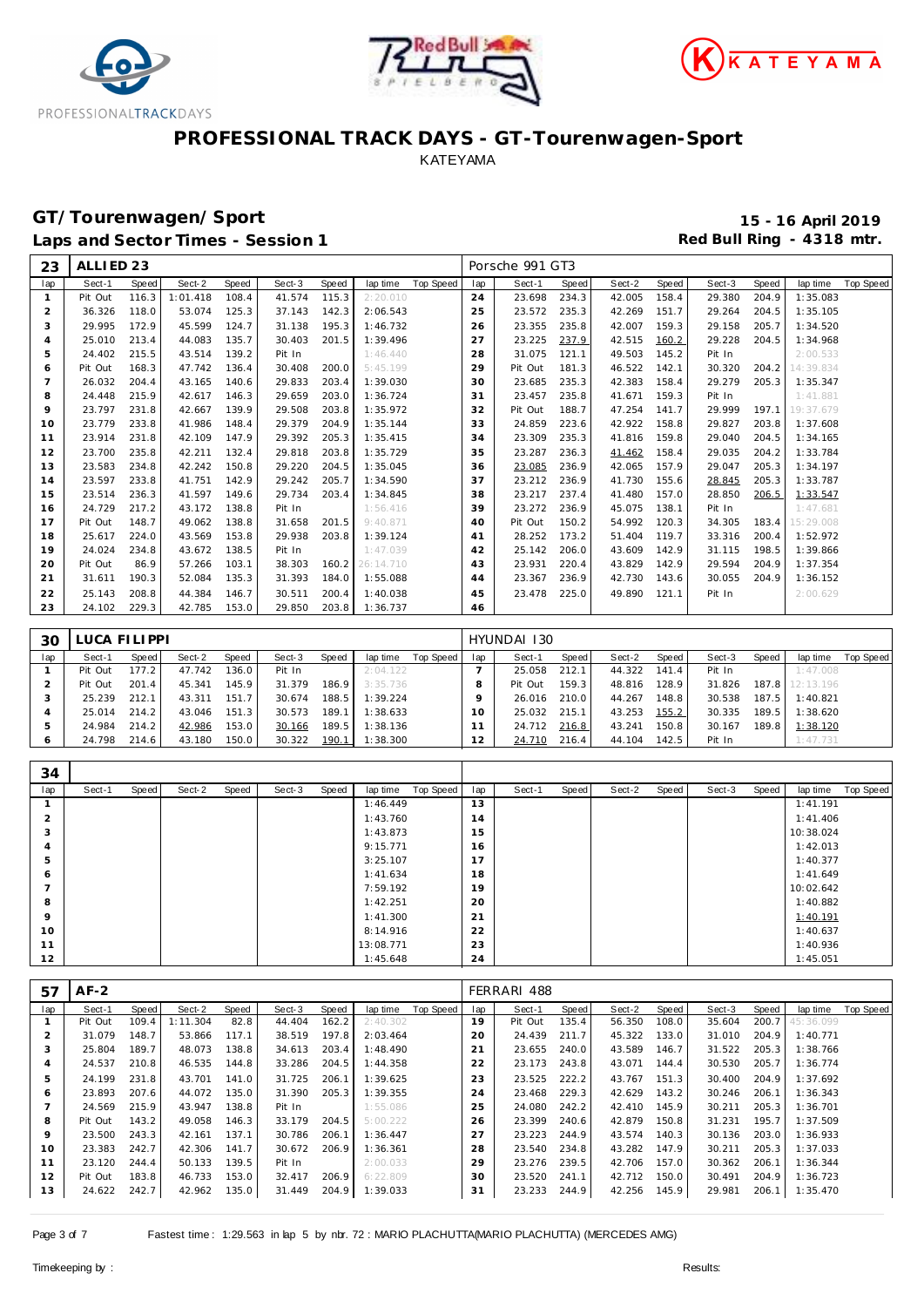





### **GT/Tourenwagen/Sport 15 - 16 April 2019**

Laps and Sector Times - Session 1 *Red Bull Ring - 4318 mtr.* 

| 14 | 23.393 245.5    |        |       | 43.180 139.5 32.114 206.5 1:38.687 |                       | 32  |              |       |              | 23.212 241.6 42.489 149.2 30.030 203.4 1:35.731 |                       |
|----|-----------------|--------|-------|------------------------------------|-----------------------|-----|--------------|-------|--------------|-------------------------------------------------|-----------------------|
| 15 | 23.805 244.9    | 42.340 | 148.8 |                                    | 30.237 205.7 1:36.382 | 33  | 23.472 244.4 |       | 42.084 145.9 |                                                 | 29.687 204.9 1:35.243 |
| 16 | 23.235 244.9    | 43.007 | 142.1 |                                    | 30.836 206.1 1:37.078 | -34 | 23.002       | 241.6 | 42.456 157.9 |                                                 | 30.263 202.6 1:35.721 |
|    | 23.206 244.4    | 42.171 | 145.9 |                                    | 30.082 207.7 1:35.459 | 35  | 23.558       | 242.2 | 42.552 149.2 | Pit In                                          | 1:50.434              |
| 18 | 238.4<br>23.347 | 43.241 | 157.4 | Pit In                             | 1:50.687              | 36  |              |       |              |                                                 |                       |

| 65             | $AF-3$  |       |          |       |        |       |                 |           |     | FERRARI 488 |       |        |       |        |       |          |           |
|----------------|---------|-------|----------|-------|--------|-------|-----------------|-----------|-----|-------------|-------|--------|-------|--------|-------|----------|-----------|
| lap            | Sect-1  | Speed | Sect-2   | Speed | Sect-3 | Speed | lap time        | Top Speed | lap | Sect-1      | Speed | Sect-2 | Speed | Sect-3 | Speed | lap time | Top Speed |
|                | Pit Out | 156.1 | 55.779   | 91.8  | 38.758 | 194.2 | 2:08.487        |           | 22  | 23.405      | 239.0 | 42.624 | 120.8 | 31.797 | 207.3 | 1:37.826 |           |
| $\overline{2}$ | 27.487  | 189.0 | 49.003   | 109.3 | 34.233 | 199.3 | 1:50.723        |           | 23  | 23.371      | 239.5 | 42.572 | 136.4 | 30.758 | 206.1 | 1:36.701 |           |
| 3              | 24.627  | 239.0 | 46.411   | 113.9 | 32.404 | 201.9 | 1:43.442        |           | 24  | 23.664      | 207.6 | 42.688 | 128.6 | 30.582 | 207.3 | 1:36.934 |           |
| $\overline{4}$ | 24.269  | 231.8 | 44.564   | 118.7 | 31.476 | 203.0 | 1:40.309        |           | 25  | 23.460      | 236.3 | 42.566 | 132.7 | 30.340 | 208.1 | 1:36.366 |           |
| 5              | 24.266  | 243.3 | 43.679   | 109.3 | 31.813 | 182.7 | 1:39.758        |           | 26  | 23.441      | 242.2 | 42.001 | 129.8 | 30.424 | 207.7 | 1:35.866 |           |
| 6              | 26.513  | 189.0 | 46.005   | 113.7 | Pit In |       | 2:03.277        |           | 27  | 23.085      | 239.5 | 42.110 | 152.1 | 31.074 | 206.9 | 1:36.269 |           |
|                | Pit Out | 200.6 | 45.735   | 118.2 | 32.468 | 204.5 | 9:34.878        |           | 28  | 24.700      | 245.5 | 42.130 | 132.4 | 30.430 | 207.7 | 1:37.260 |           |
| 8              | 24.171  | 238.4 | 44.143   | 109.8 | 31.225 | 204.2 | 1:39.539        |           | 29  | 23.305      | 244.4 | 42.985 | 138.8 | 30.732 | 207.3 | 1:37.022 |           |
| 9              | 23.717  | 236.3 | 43.068   | 121.1 | 31.051 | 204.5 | 1:37.836        |           | 30  | 26.116      | 185.1 | 46.305 | 140.3 | Pit In |       | 1:57.362 |           |
| 10             | 23.521  | 231.8 | 47.124   | 110.9 | Pit In |       | 2:00.179        |           | 31  | Pit Out     | 201.7 | 46.896 | 139.5 | 31.381 | 205.3 | 7:45.970 |           |
| 11             | Pit Out | 179.5 | 48.132   | 131.4 | 33.019 | 201.9 | 12:27.944       |           | 32  | 23.597      | 240.6 | 43.504 | 129.2 | 32.915 | 202.6 | 1:40.016 |           |
| 12             | 24.347  | 228.8 | 45.210   | 133.7 | 31.797 | 199.3 | 1:41.354        |           | 33  | 24.148      | 235.3 | 44.277 | 136.4 | 31.185 | 205.7 | 1:39.610 |           |
| 13             | 24.417  | 232.3 | 43.580   | 146.7 | 31.225 | 203.8 | 1:39.222        |           | 34  | 24.039      | 237.4 | 42.810 | 135.0 | 31.108 | 207.7 | 1:37.957 |           |
| 14             | 24.199  | 226.9 | 43.246   | 141.0 | 31.290 | 205.3 | 1:38.735        |           | 35  | 23.727      | 215.9 | 43.900 | 139.5 | 30.786 | 206.5 | 1:38.413 |           |
| 15             | 23.484  | 236.3 | 42.562   | 145.6 | 30.874 | 206.5 | 1:36.920        |           | 36  | 23.519      | 240.6 | 42.661 | 144.8 | 30.454 | 204.2 | 1:36.634 |           |
| 16             | 23.791  | 241.1 | 42.316   | 144.0 | 30.821 | 205.7 | 1:36.928        |           | 37  | 24.070      | 240.0 | 42.742 | 134.3 | 30.561 | 207.3 | 1:37.373 |           |
| 17             | 23.917  | 234.8 | 48.217   | 129.8 | Pit In |       | 1:57.784        |           | 38  | 23.196      | 243.3 | 42.646 | 146.3 | 30.737 | 189.8 | 1:36.579 |           |
| 18             | Pit Out | 212.1 | 44.971   | 135.7 | 32.079 | 204.2 | 10:28.370       |           | 39  | 24.791      | 205.2 | 45.057 | 142.5 | 31.617 | 206.1 | 1:41.465 |           |
| 19             | 24.511  | 237.9 | 43.726   | 130.8 | Pit In |       | 1:52.418        |           | 40  | 23.215      | 241.1 | 42.731 | 134.3 | 31.275 | 204.9 | 1:37.221 |           |
| 20             | Pit Out | 122.2 | 1:03.497 | 83.5  | Pit In |       | 4:33.529        |           | 41  | 23.826      | 237.4 | 44.507 | 121.9 | Pit In |       | 1:51.591 |           |
| 21             | Pit Out | 223.1 | 44.252   | 125.3 | 30.549 |       | 206.1 20:24.721 |           | 42  |             |       |        |       |        |       |          |           |

| 67  | <b>TARGET 1</b> |              |        |       |        |       |          |           |             | HYUNDAI 130 |       |        |       |        |       |           |           |
|-----|-----------------|--------------|--------|-------|--------|-------|----------|-----------|-------------|-------------|-------|--------|-------|--------|-------|-----------|-----------|
| lap | Sect-1          | <b>Speed</b> | Sect-2 | Speed | Sect-3 | Speed | lap time | Top Speed | lap         | Sect-1      | Speed | Sect-2 | Speed | Sect-3 | Speed | lap time  | Top Speed |
|     | Pit Out         | 147.1        | 57.289 | 89.6  | 35.247 | 180.3 | 2:06.660 |           | 17          | Pit Out     | 129.2 | 50.876 | 123.6 | Pit In |       | 9:55.132  |           |
|     | 26.779          | 199.5        | 47.766 | 134.0 | 32.819 | 183.4 | 1:47.364 |           | 18          | Pit Out     | 184.1 | 46.781 | 136.7 | 32.254 | 184.6 | 9:12.476  |           |
| 3   | 25.940          | 210.8        | 45.866 | 138.8 | 32.261 | 184.9 | 1:44.067 |           | 19          | 25.737      | 209.2 | 43.903 | 147.9 | 30.804 | 186.2 | 1:40.444  |           |
|     | 25.424          | 211.3        | 44.597 | 137.1 | 31.353 | 185.9 | 1:41.374 |           | 20          | 25.018      | 209.6 | 43.625 | 150.8 | 30.503 | 187.8 | 1:39.146  |           |
| 5   | 25.266          | 210.8        | 44.257 | 138.5 | 31.070 | 186.2 | 1:40.593 |           | $2^{\cdot}$ | 25.509      | 206.4 | 44.830 | 111.1 | 31.395 | 188.2 | 1:41.734  |           |
| 6   | 25.125          | 211.3        | 44.023 | 143.6 | 30.724 | 186.9 | 1:39.872 |           | 22          | 24.907      | 212.1 | 43.451 | 150.0 | 30.340 | 187.5 | 1:38.698  |           |
|     | 25.154          | 210.8        | 44.841 | 142.1 | Pit In |       | 1:52.553 |           | 23          | 25.691      | 212.5 | 43.263 | 152.1 | 30.548 | 187.5 | 1:39.502  |           |
| 8   | Pit Out         | 99.3         | 48.172 | 136.0 | 32.273 | 186.2 | 6:02.999 |           | 24          | 25.096      | 211.3 | 50.015 | 126.8 | Pit In |       | 2:03.020  |           |
| 9   | 25.440          | 211.3        | 43.847 | 140.3 | 30.926 | 187.5 | 1:40.213 |           | 25          | Pit Out     | 109.1 | 56.436 | 91.7  | Pit In |       | 17:12.754 |           |
| 10  | 25.084          | 212.5        | 43.622 | 139.2 | 31.513 | 186.9 | 1:40.219 |           | 26          | Pit Out     | 95.6  | 51.339 | 134.3 | 31.539 | 186.2 | 4:42.366  |           |
| 11  | 30.236          | 117.4        | 46.678 | 126.8 | 31.992 | 187.2 | 1:48.906 |           | 27          | 25.297      | 207.6 | 43.984 | 150.0 | 30.242 | 187.5 | 1:39.523  |           |
| 12  | 25.026          | 212.1        | 43.479 | 149.6 | 30.528 | 186.2 | 1:39.033 |           | 28          | 25.055      | 208.8 | 43.544 | 152.1 | 30.330 | 187.2 | 1:38.929  |           |
| 13  | 25.009          | 212.5        | 43.388 | 148.4 | 30.384 | 188.2 | 1:38.781 |           | 29          | 25.162      | 208.8 | 43.431 | 155.2 | 32.581 | 184.9 | 1:41.174  |           |
| 14  | 24.967          | 210.8        | 44.056 | 148.8 | 30.569 | 187.2 | 1:39.592 |           | 30          | 25.130      | 209.6 | 43.477 | 153.0 | 30.421 | 186.2 | 1:39.028  |           |
| 15  | 24.914          | 212.5        | 43.384 | 148.4 | 30.293 | 188.2 | 1:38.591 |           | 31          | 30.294      | 143.6 | 51.257 | 131.4 | Pit In |       | 2:06.013  |           |
| 16  | 25.036          | 212.9        | 44.604 | 145.9 | Pit In |       | 1:49.370 |           | 32          |             |       |        |       |        |       |           |           |

| 69  | JÖRG DREI SOW |       |        |       |        |       |          |           |     | PORSCHE 991 GT3 |       |        |        |        |       |          |           |
|-----|---------------|-------|--------|-------|--------|-------|----------|-----------|-----|-----------------|-------|--------|--------|--------|-------|----------|-----------|
| lap | Sect-1        | Speed | Sect-2 | Speed | Sect-3 | Speed | lap time | Top Speed | lap | Sect-1          | Speed | Sect-2 | Speed  | Sect-3 | Speed | lap time | Top Speed |
|     | Pit Out       | 156.1 | 57.263 | 110.4 | 36.796 | 189.1 | 2:08.773 |           |     | Pit Out         | 166.7 | 50.021 | 112.3  | 34.385 | 199.6 | 8:28.505 |           |
|     | 24.673        | 209.2 | 45.899 | 131.4 | 32.256 | 201.1 | 1:42.828 |           |     | 25.081          | 213.4 | 44.906 | 119.51 | Pit In |       | 1:50.688 |           |
|     | 23.513        | 240.0 | 42.398 | 141.4 | 29.726 | 204.2 | 1:35.637 |           |     | Pit Out         | 207.2 | 44.596 | 118.9  | 31.645 | 201.5 | 3:09.439 |           |
|     | 23.481        | 240.6 | 41.842 | 142.9 | 29.541 | 203.8 | 1:34.864 |           |     | 23.824          | 231.8 | 43.569 | 131.7  | 31.278 | 202.2 | 1:38.671 |           |
|     | 23.456        | 241.6 | 42.175 | 150.0 | Pit In |       | 1:43.942 |           |     | 23.598          | 241.6 | 43.295 | 123.0  | 31.286 | 202.6 | 1:38.179 |           |

| 72      | MARIO PLACHUTTA |       |        |       |        |       |          |           |     | MERCEDES AMG |       |        |       |        |       |          |           |
|---------|-----------------|-------|--------|-------|--------|-------|----------|-----------|-----|--------------|-------|--------|-------|--------|-------|----------|-----------|
| lap     | Sect-1          | Speed | Sect-2 | Speed | Sect-3 | Speed | lap time | Top Speed | lap | Sect-1       | Speed | Sect-2 | Speed | Sect-3 | Speed | lap time | Top Speed |
|         | Pit Out         | 138.0 | 53.080 | 130.1 | 31.924 | 200.4 | 1:58.634 |           |     | 23.029       | 236.3 | 40.140 | 153.8 | 28.937 | 204.9 | 1:32.106 |           |
|         | 24.496          | 212.1 | 41.658 | 148.8 | 28.559 | 204.5 | 1:34.713 |           | 13  | 23.298       | 234.8 | 40.453 | 154.3 | 30.034 | 200.4 | 1:33.785 |           |
|         | 23.579          | 234.8 | 40.299 | 156.1 | 27.918 | 206.5 | 1:31.796 |           | 14  | 23.158       | 235.8 | 41.344 | 153.0 | 29.506 | 204.2 | 1:34.008 |           |
|         | 22.871          | 236.9 | 39.601 | 164.1 | 27.599 | 206.5 | 1:30.071 |           | 15. | 23.159       | 234.8 | 40.295 | 153.4 | 29.181 | 203.4 | 1:32.635 |           |
|         | 22.917          | 236.3 | 39.235 | 172.0 | 27.411 | 207.7 | 1:29.563 |           | 16. | 23.112       | 234.8 | 40.394 | 155.6 | 29.081 | 205.3 | 1:32.587 |           |
| $\circ$ | 22.855          | 221.7 | 40.105 | 157.4 | Pit In |       | 1:37.319 |           |     | 23.185       | 237.4 | 41.240 | 153.8 | Pit In |       | 1:37.259 |           |

Page 4 of 7 Fastest time: 1:29.563 in lap 5 by nbr. 72 : MARIO PLACHUTTA(MARIO PLACHUTTA) (MERCEDES AMG)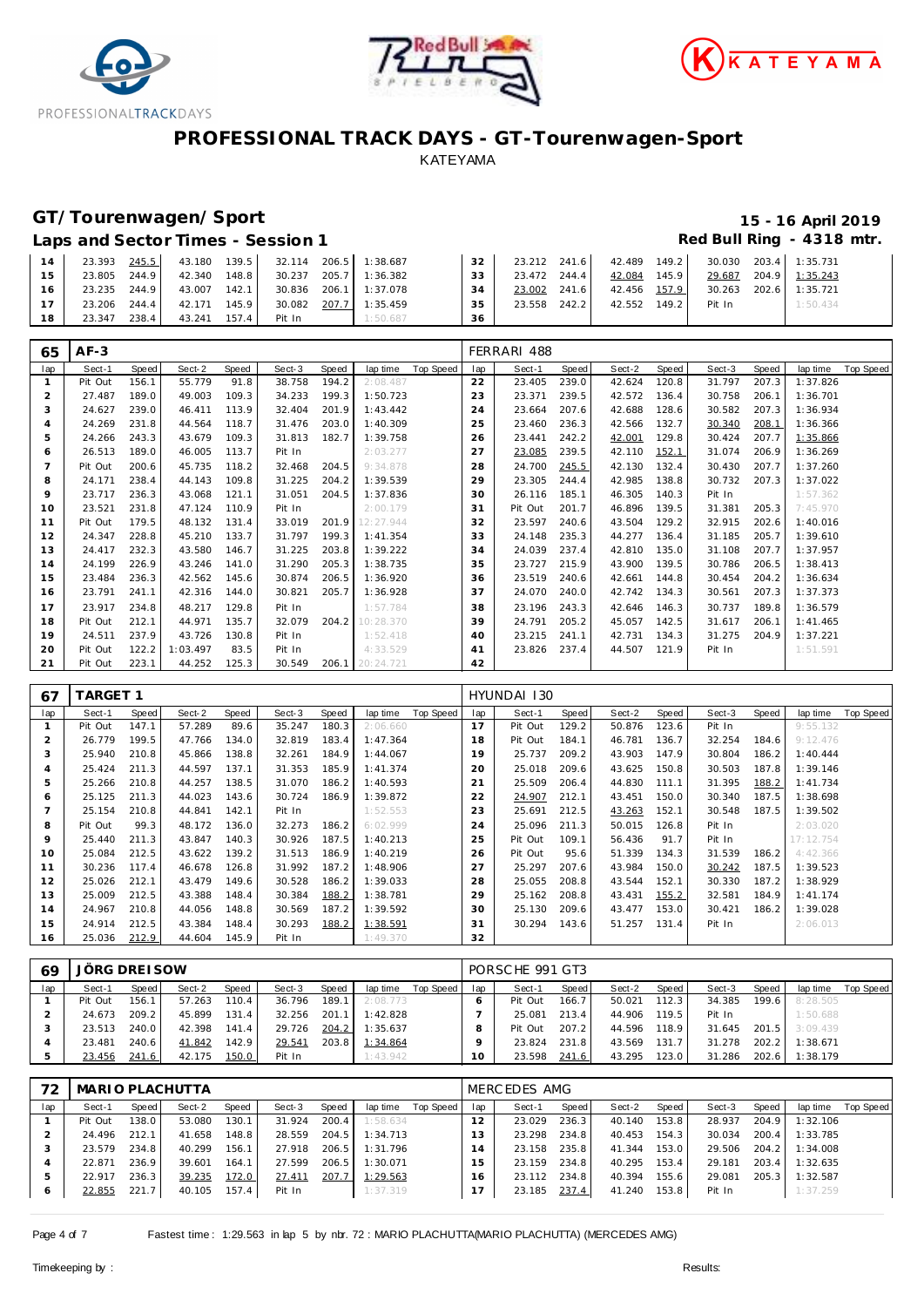





### **GT/Tourenwagen/Sport 15 - 16 April 2019**

#### Laps and Sector Times - Session 1 *Red Bull Ring - 4318 mtr.* **Red Bull Ring - 4318 mtr.**

| Pit Out       | 228.3 | 42.558 | 136.4 |        | 31.090 201.5 8:16.269  |        | Pit Out      | 187.0 | 43.284 148.4 |       |        | 28.907 201.1 40:08.805 |
|---------------|-------|--------|-------|--------|------------------------|--------|--------------|-------|--------------|-------|--------|------------------------|
| 25.463        | 203.3 | 50.722 | 128.0 | Pit In | 1:57.798               |        | 23.778       | 230.3 | 40.881       | 155.6 |        | 28.557 202.6 1:33.216  |
| Pit Out 225.0 |       | 42.849 | 144.0 |        | 30.357 201.1 12:41.959 | 20     | 23.373 231.8 |       | 40.425 156.5 |       |        | 28.549 203.8 1:32.347  |
| 23.475 233.8  |       | 41.118 | 149.6 |        | 29.378 204.2 1:33.971  | 21     | 23.327       | 223.6 | 40.875 157.4 |       |        | 28.309 203.8 1:32.511  |
| 23.166        | 235.8 | 40.464 | 154.7 | 28.931 | 204.5 1:32.561         | $\cap$ | 23.254       | 233.8 | 41.695 154.7 |       | Pit In | 1:41.418               |

| 87             | HUBER <sub>2</sub> |       |        |       |        |       |           |                  |     | PORSCHE 991 GT3 |       |        |       |        |       |          |           |
|----------------|--------------------|-------|--------|-------|--------|-------|-----------|------------------|-----|-----------------|-------|--------|-------|--------|-------|----------|-----------|
| lap            | Sect-1             | Speed | Sect-2 | Speed | Sect-3 | Speed | lap time  | <b>Top Speed</b> | lap | Sect-1          | Speed | Sect-2 | Speed | Sect-3 | Speed | lap time | Top Speed |
| $\mathbf{1}$   | Pit Out            | 138.2 | 58.590 | 120.5 | Pit In |       | 2:10.482  |                  | 28  | 23.512          | 231.3 | 42.077 | 150.0 | 29.628 | 204.5 | 1:35.217 |           |
| 2              | Pit Out            | 192.4 | 46.017 | 127.7 | 33.462 | 198.9 | 3:17.697  |                  | 29  | 23.817          | 219.5 | 42.285 | 149.2 | 29.579 | 205.3 | 1:35.681 |           |
| 3              | 24.207             | 225.4 | 43.381 | 144.0 | 30.713 | 200.7 | 1:38.301  |                  | 30  | 23.350          | 213.8 | 42.337 | 157.9 | 29.091 | 204.9 | 1:34.778 |           |
| 4              | 23.912             | 230.8 | 43.718 | 145.6 | 30.115 | 201.5 | 1:37.745  |                  | 31  | 23.117          | 234.3 | 41.815 | 156.5 | 29.173 | 204.9 | 1:34.105 |           |
| 5              | 23.631             | 230.3 | 42.154 | 147.9 | 29.663 | 203.0 | 1:35.448  |                  | 32  | 23.731          | 234.3 | 41.923 | 153.8 | Pit In |       | 1:43.004 |           |
| 6              | 23.447             | 233.8 | 42.129 | 141.7 | Pit In |       | 1:43.417  |                  | 33  | Pit Out         | 221.3 | 42.090 | 148.8 | 29.331 | 204.9 | 3:55.261 |           |
| $\overline{7}$ | Pit Out            | 180.4 | 46.887 | 131.7 | 33.092 | 200.4 | 5:25.279  |                  | 34  | 23.513          | 236.9 | 41.725 | 154.7 | 29.363 | 204.2 | 1:34.601 |           |
| 8              | 25.267             | 208.8 | 44.662 | 138.8 | 31.820 | 201.9 | 1:41.749  |                  | 35  | 23.422          | 236.3 | 41.878 | 163.1 | 29.641 | 197.4 | 1:34.941 |           |
| 9              | 24.713             | 211.3 | 43.787 | 137.1 | 30.957 | 203.4 | 1:39.457  |                  | 36  | 23.363          | 235.3 | 41.987 | 151.7 | Pit In |       | 1:41.870 |           |
| 10             | 24.394             | 213.4 | 43.852 | 144.8 | 30.516 | 204.2 | 1:38.762  |                  | 37  | Pit Out         | 212.1 | 42.867 | 149.2 | 29.450 | 203.8 | 5:38.764 |           |
| 11             | 24.740             | 195.9 | 44.367 | 141.7 | 30.149 | 204.9 | 1:39.256  |                  | 38  | 23.488          | 229.8 | 41.738 | 151.7 | 29.685 | 202.6 | 1:34.911 |           |
| 12             | 24.133             | 217.2 | 43.316 | 143.6 | 30.227 | 204.9 | 1:37.676  |                  | 39  | 23.470          | 228.8 | 41.848 | 153.4 | 29.443 | 201.9 | 1:34.761 |           |
| 13             | 24.030             | 212.1 | 43.496 | 143.2 | 30.139 | 205.3 | 1:37.665  |                  | 40  | 23.434          | 234.3 | 41.651 | 154.7 | 29.268 | 202.2 | 1:34.353 |           |
| 14             | 24.056             | 225.0 | 43.405 | 147.5 | 30.586 | 205.3 | 1:38.047  |                  | 41  | 23.337          | 234.3 | 41.782 | 150.8 | Pit In |       | 1:39.356 |           |
| 15             | 24.398             | 201.4 | 44.044 | 143.2 | Pit In |       | 1:47.947  |                  | 42  | Pit Out         | 193.1 | 44.467 | 138.5 | 30.834 | 203.4 | 5:45.380 |           |
| 16             | Pit Out            | 180.1 | 45.931 | 131.1 | 31.989 | 201.5 | 8:35.963  |                  | 43  | 23.748          | 229.8 | 42.689 | 135.0 | 30.391 | 204.5 | 1:36.828 |           |
| 17             | 24.761             | 206.0 | 44.317 | 137.1 | 30.461 | 203.8 | 1:39.539  |                  | 44  | 23.442          | 230.8 | 42.076 | 143.2 | 30.240 | 203.8 | 1:35.758 |           |
| 18             | 24.026             | 219.9 | 43.246 | 146.3 | 30.307 | 202.6 | 1:37.579  |                  | 45  | 23.426          | 237.4 | 42.286 | 144.8 | 30.131 | 204.2 | 1:35.843 |           |
| 19             | 24.089             | 220.4 | 42.978 | 142.9 | 29.968 | 204.2 | 1:37.035  |                  | 46  | 23.353          | 236.9 | 42.192 | 145.2 | 30.015 | 203.4 | 1:35.560 |           |
| 20             | 23.873             | 220.8 | 42.802 | 143.6 | 29.956 | 204.5 | 1:36.631  |                  | 47  | 23.531          | 237.4 | 42.561 | 149.2 | 30.384 | 203.8 | 1:36.476 |           |
| 21             | 24.410             | 221.7 | 43.188 | 139.5 | 31.133 | 202.6 | 1:38.731  |                  | 48  | 23.472          | 234.8 | 42.489 | 150.8 | 30.313 | 203.0 | 1:36.274 |           |
| 22             | 24.365             | 219.9 | 43.044 | 140.3 | 30.214 | 204.2 | 1:37.623  |                  | 49  | 23.766          | 236.3 | 42.665 | 145.2 | 29.939 | 203.0 | 1:36.370 |           |
| 23             | 24.005             | 217.2 | 43.162 | 142.5 | 29.903 | 204.9 | 1:37.070  |                  | 50  | 23.651          | 235.8 | 42.632 | 144.0 | 30.158 | 202.6 | 1:36.441 |           |
| 24             | 24.097             | 222.2 | 43.977 | 130.8 | Pit In |       | 1:46.402  |                  | 51  | 23.736          | 222.2 | 42.680 | 142.1 | Pit In |       | 1:44.501 |           |
| 25             | Pit Out            | 94.9  | 59.049 | 133.7 | 37.089 | 198.2 | 28:38.366 |                  | 52  | Pit Out         | 210.4 | 45.133 | 125.9 | 32.174 | 201.5 | 8:18.142 |           |
| 26             | 24.433             | 217.2 | 43.747 | 147.1 | 29.974 | 202.6 | 1:38.154  |                  | 53  | 24.002          | 230.8 | 43.101 | 142.5 | 30.448 | 199.3 | 1:37.551 |           |
| 27             | 23.842             | 229.8 | 42.461 | 155.2 | 29.746 | 203.8 | 1:36.049  |                  | 54  | 24.145          | 231.8 | 44.114 | 123.0 | Pit In |       | 1:54.502 |           |

| 87             | $AF-1$  |       |          |       |        |       |           |           |     | FERRARI 488 |       |        |       |        |       |           |           |
|----------------|---------|-------|----------|-------|--------|-------|-----------|-----------|-----|-------------|-------|--------|-------|--------|-------|-----------|-----------|
| lap            | Sect-1  | Speed | Sect-2   | Speed | Sect-3 | Speed | lap time  | Top Speed | lap | Sect-1      | Speed | Sect-2 | Speed | Sect-3 | Speed | lap time  | Top Speed |
| $\mathbf{1}$   | Pit Out | 136.8 | 57.653   | 116.9 | 35.034 | 201.5 | 2:05.330  |           | 17  | 23.107      | 242.2 | 41.651 | 152.5 | 30.034 | 207.3 | 1:34.792  |           |
| $\overline{2}$ | 24.452  | 217.7 | 42.901   | 150.0 | 29.948 | 203.8 | 1:37.301  |           | 18  | 23.124      | 243.3 | 41.724 | 164.6 | 35.029 | 144.6 | 1:39.877  |           |
| 3              | 23.334  | 241.6 | 41.840   | 145.2 | 30.019 | 206.1 | 1:35.193  |           | 19  | 27.701      | 173.7 | 50.417 | 118.4 | Pit In |       | 2:01.877  |           |
| 4              | 23.198  | 241.6 | 41.023   | 156.1 | 29.378 | 205.7 | 1:33.599  |           | 20  | Pit Out     | 163.2 | 44.544 | 150.8 | 29.738 | 207.7 | 5:30.621  |           |
| 5              | 23.191  | 241.6 | 41.025   | 156.5 | 29.156 | 205.7 | 1:33.372  |           | 21  | 23.164      | 244.9 | 42.029 | 153.8 | 29.811 | 208.1 | 1:35.004  |           |
| 6              | 24.916  | 234.8 | 42.640   | 135.3 | Pit In |       | 1:48.127  |           | 22  | 23.146      | 244.9 | 41.738 | 153.4 | 31.501 | 205.3 | 1:36.385  |           |
|                | Pit Out | 95.8  | 1:19.259 | 78.5  | Pit In |       | 8:08.983  |           | 23  | 23.489      | 241.1 | 41.822 | 157.4 | 30.173 | 207.7 | 1:35.484  |           |
| 8              | Pit Out | 190.7 | 45.405   | 130.1 | 33.262 | 162.9 | 26:04.238 |           | 24  | 23.058      | 242.7 | 41.905 | 158.8 | 29.723 | 206.9 | 1:34.686  |           |
| $\circ$        | 26.205  | 95.9  | 47.414   | 147.1 | 30.295 | 206.5 | 1:43.914  |           | 25  | 23.135      | 246.1 | 41.419 | 161.2 | 30.204 | 203.8 | 1:34.758  |           |
| 10             | 23.638  | 244.4 | 42.049   | 148.4 | 29.705 | 207.7 | 1:35.392  |           | 26  | 27.388      | 168.0 | 46.630 | 143.6 | Pit In |       | 1:54.080  |           |
| 11             | 23.384  | 239.5 | 41.556   | 147.1 | Pit In |       | 1:46.798  |           | 27  | Pit Out     | 185.1 | 43.863 | 156.5 | 30.267 | 208.5 | 24:12.957 |           |
| 12             | Pit Out | 142.4 | 48.789   | 134.0 | 31.117 | 205.7 | 10:02.326 |           | 28  | 22.692      | 248.9 | 43.556 | 156.5 | 29.227 | 208.9 | 1:35.475  |           |
| 13             | 23.161  | 244.9 | 41.756   | 157.9 | 29.935 | 207.3 | 1:34.852  |           | 29  | 22.783      | 247.8 | 40.901 | 158.8 | 29.129 | 206.1 | 1:32.813  |           |
| 14             | 23.215  | 243.8 | 41.587   | 153.4 | 29.951 | 207.7 | 1:34.753  |           | 30  | 22.860      | 246.1 | 40.583 | 161.7 | 29.048 | 208.1 | 1:32.491  |           |
| 15             | 23.932  | 243.8 | 41.975   | 138.8 | 29.854 | 207.3 | 1:35.761  |           | 31  | 23.061      | 247.8 | 44.785 | 141.4 | Pit In |       | 1:49.522  |           |
| 16             | 23.322  | 245.5 | 41.467   | 156.5 | 30.036 | 208.1 | 1:34.825  |           | 32  |             |       |        |       |        |       |           |           |

| 157     | $AF-4$  |       |          |       |        |       |          |           |     | FERRARI 488 |       |        |       |        |       |          |           |
|---------|---------|-------|----------|-------|--------|-------|----------|-----------|-----|-------------|-------|--------|-------|--------|-------|----------|-----------|
| lap     | Sect-1  | Speed | Sect-2   | Speed | Sect-3 | Speed | lap time | Top Speed | lap | Sect-1      | Speed | Sect-2 | Speed | Sect-3 | Speed | lap time | Top Speed |
|         | Pit Out | 111.9 | 1:01.855 | 84.2  | 43.272 | 180.6 | 2:22.418 |           | 21  | 22.755      | 247.2 | 41.393 | 143.2 | 29.414 | 208.1 | 1:33.562 |           |
|         | 29.518  | 161.7 | 51.860   | 98.9  | 35.299 | 204.9 | 1:56.677 |           | 22  | 23.250      | 237.4 | 41.757 | 147.9 | 29.357 | 210.1 | 1:34.364 |           |
| 3       | 24.099  | 195.9 | 46.661   | 101.1 | 32.950 | 207.7 | 1:43.710 |           | 23  | 22.890      | 248.9 | 41.618 | 157.9 | 29.517 | 210.5 | 1:34.025 |           |
|         | 24.193  | 237.4 | 43.706   | 115.1 | 30.808 | 206.5 | 1:38.707 |           | 24  | 23.371      | 243.8 | 44.832 | 118.9 | Pit In |       | 1:56.251 |           |
|         | 23.525  | 243.3 | 42.355   | 128.6 | 30.315 | 206.1 | 1:36.195 |           | 25  | Pit Out     | 163.9 | 47.579 | 131.4 | 31.597 | 208.1 | 9:09.129 |           |
| 6       | 27.815  | 157.7 | 46.593   | 116.9 | Pit In |       | 2:02.399 |           | 26  | 23.207      | 241.6 | 53.605 | 110.9 | 31.701 | 209.3 | 1:48.513 |           |
|         | Pit Out | 224.0 | 42.458   | 134.3 | 30.677 | 208.5 | 4:51.689 |           | 27  | 22.704      | 242.7 | 41.018 | 144.4 | 28.927 | 209.3 | 1:32.649 |           |
| 8       | 23.172  | 246.1 | 41.540   | 144.4 | 30.073 | 206.1 | 1:34.785 |           | 28  | 22.544      | 249.5 | 40.492 | 154.3 | 29.554 | 207.7 | 1:32.590 |           |
| $\circ$ | 23.278  | 247.8 | 41.496   | 145.6 | 29.812 | 207.7 | 1:34.586 |           | 29  | 22.995      | 247.2 | 40.469 | 168.8 | 29.870 | 201.9 | 1:33.334 |           |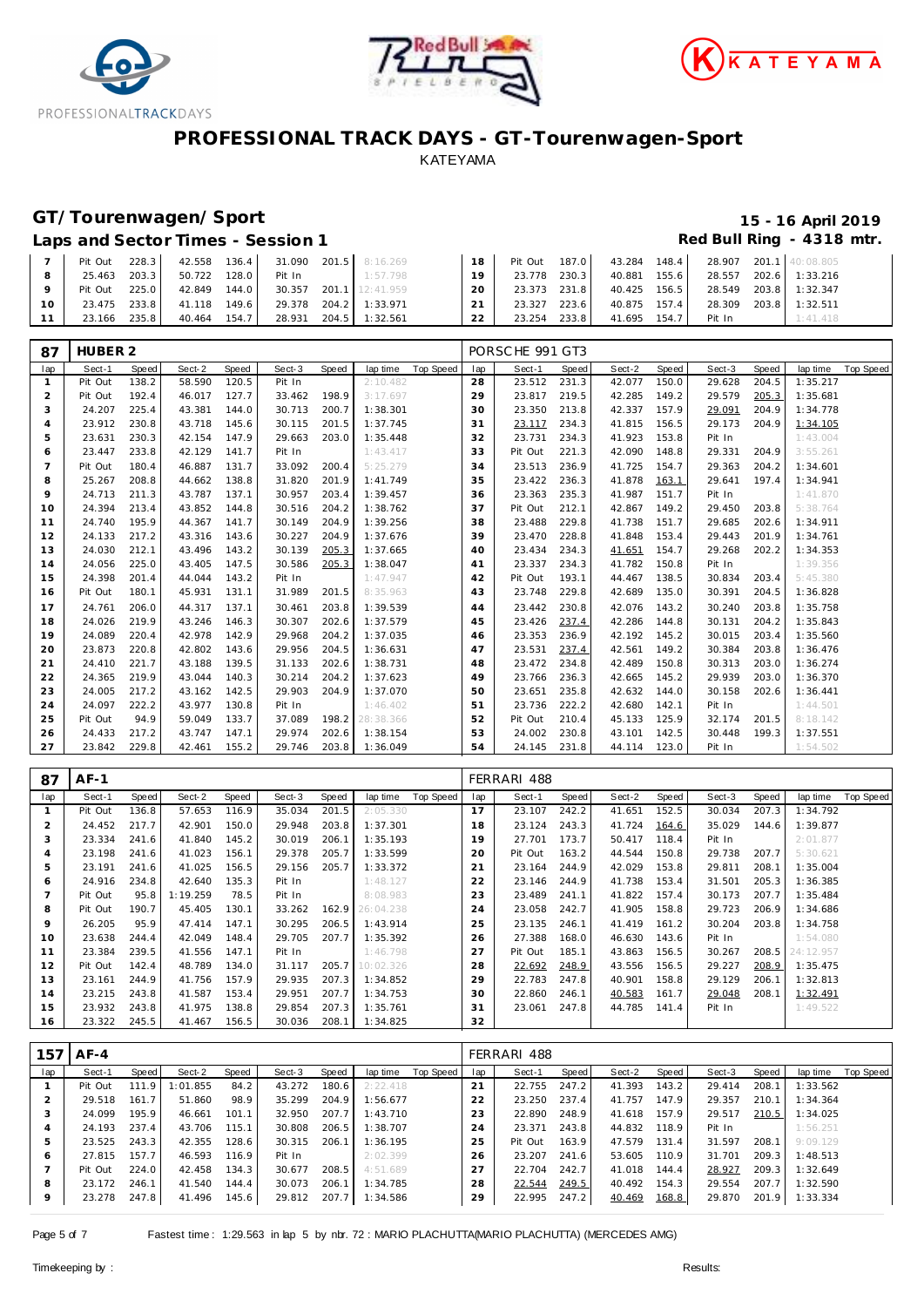





# **GT/Tourenwagen/Sport 15 - 16 April 2019**

|    | Laps and Sector Times - Session 1 |       |        |       |        |       |                 |    |         |       |        |       |        |       | Red Bull Ring - 4318 m |
|----|-----------------------------------|-------|--------|-------|--------|-------|-----------------|----|---------|-------|--------|-------|--------|-------|------------------------|
| 10 | 23.336                            | 247.2 | 41.579 | 150.4 | 29.696 | 208.9 | 1:34.611        | 30 | 26.116  | 171.8 | 44.231 | 127.1 | 30.795 | 209.3 | 1:41.142               |
|    | 23.125                            | 246.1 | 41.474 | 136.4 | 29.732 | 208.9 | 1:34.331        | 31 | 22.787  | 248.3 | 40.767 | 160.7 | 29.304 | 207.7 | 1:32.858               |
| 12 | 23.365                            | 240.0 | 42.185 | 132.0 | 29.638 | 208.9 | 1:35.188        | 32 | 23.488  | 237.9 | 46.375 | 130.1 | Pit In |       | 1:54.128               |
| 13 | 25.908                            | 161.5 | 48.888 | 124.1 | Pit In |       | 2:04.271        | 33 | Pit Out | 222.6 | 42.684 | 145.2 | 28.975 | 207.7 | 8:30.269               |
| 14 | Pit Out                           | 171.8 | 46.519 | 129.8 | 31.216 |       | 209.3 40:49.932 | 34 | 23.117  | 247.2 | 41.081 | 147.1 | 29.012 | 209.3 | 1:33.210               |
| 15 | 22.874                            | 246.1 | 41.884 | 145.6 | 29.643 | 209.3 | 1:34.401        | 35 | 22.811  | 246.6 | 40.470 | 155.2 | 29.086 | 210.1 | 1:32.367               |
| 16 | 23.159                            | 246.1 | 40.906 | 137.1 | 29.502 | 208.5 | 1:33.567        | 36 | 22.703  | 243.8 | 40.601 | 163.1 | 29.017 | 210.5 | 1:32.321               |
| 17 | 27.263                            | 144.5 | 50.620 | 148.4 | 29.470 | 208.9 | 1:47.353        | 37 | 22.789  | 248.9 | 40.663 | 157.4 | 29.595 | 209.3 | 1:33.047               |
| 18 | 22.989                            | 247.2 | 42.619 | 115.9 | 30.154 | 210.1 | 1:35.762        | 38 | 22.897  | 248.9 | 40.505 | 160.2 | 29.816 | 206.5 | 1:33.218               |
| 19 | 22.744                            | 246.1 | 41.294 | 161.7 | 29.701 | 206.5 | 1:33.739        | 39 | 25.550  | 172.9 | 42.208 | 155.6 | Pit In |       | 1:55.065               |
| 20 | 22.904                            | 245.5 | 41.990 | 131.4 | 29.198 | 209.7 | 1:34.092        | 40 |         |       |        |       |        |       |                        |

| 899 | <b>JOHN FILIPPI</b> |       |        |       |        |       |           |           |                | RENAULT MEGANE |       |          |       |        |       |           |                  |
|-----|---------------------|-------|--------|-------|--------|-------|-----------|-----------|----------------|----------------|-------|----------|-------|--------|-------|-----------|------------------|
| lap | Sect-1              | Speed | Sect-2 | Speed | Sect-3 | Speed | lap time  | Top Speed | lap            | Sect-1         | Speed | Sect-2   | Speed | Sect-3 | Speed | lap time  | <b>Top Speed</b> |
|     | Pit Out             | 170.4 | 55.101 | 110.0 | 34.304 | 183.1 | 1:58.779  |           | 16             | Pit Out        | 122.8 | 54.472   | 125.3 | 38.787 | 134.2 | 22:19.582 |                  |
| ∠   | 26.424              | 209.2 | 45.749 | 136.7 | Pit In |       | 1:57.513  |           |                | 32.724         | 164.9 | 51.745   | 131.7 | 33.030 | 187.2 | 1:57.499  |                  |
| 3   | Pit Out             | 206.4 | 46.730 | 137.4 | 32.031 | 186.2 | 6:30.160  |           | 18             | 29.344         | 174.3 | 45.586   | 144.0 | 31.146 | 189.5 | 1:46.076  |                  |
| 4   | 25.432              | 210.0 | 43.901 | 144.0 | 30.780 | 187.5 | 1:40.113  |           | 19             | 25.174         | 211.3 | 46.847   | 147.9 | Pit In |       | 1:54.917  |                  |
| 5   | 25.427              | 211.3 | 43.659 | 144.4 | 30.595 | 187.5 | 1:39.681  |           | 20             | Pit Out        | 206.4 | 45.395   | 137.8 | 30.857 | 188.8 | 11:30.156 |                  |
| 6   | 30.511              | 177.2 | 48.270 | 133.0 | Pit In |       | 1:59.742  |           | 2 <sup>1</sup> | 25.061         | 213.8 | 43.669   | 146.7 | 30.333 | 190.8 | 1:39.063  |                  |
|     | Pit Out             | 146.7 | 47.032 | 141.0 | 31.666 | 188.2 | 17:55.365 |           | 22             | 25.076         | 214.2 | 43.360   | 145.6 | 30.145 | 190.1 | 1:38.581  |                  |
| 8   | 25.704              | 212.1 | 43.930 | 142.5 | 30.459 | 188.5 | 1:40.093  |           | 23             | 24.975         | 214.6 | 43.274   | 153.4 | 31.597 | 189.8 | 1:39.846  |                  |
| 9   | 25.232              | 212.5 | 43.513 | 140.3 | 30.318 | 188.2 | 1:39.063  |           | 24             | 25.014         | 215.1 | 43.413   | 145.2 | 30.253 | 191.2 | 1:38.680  |                  |
| 10  | 25.040              | 212.9 | 44.264 | 143.2 | Pit In |       | 1:46.626  |           | 25             | 25.206         | 214.6 | 43.391   | 145.6 | 30.293 | 189.8 | 1:38.890  |                  |
| 11  | Pit Out             | 206.8 | 45.526 | 140.6 | 30.906 | 189.8 | 22:44.739 |           | 26             | 25.033         | 215.1 | 43.366   | 145.2 | 30.181 | 190.5 | 1:38.580  |                  |
| 12  | 25.038              | 215.5 | 43.898 | 148.8 | 30.393 | 190.1 | 1:39.329  |           | 27             | 25.196         | 214.2 | 43.434   | 143.6 | 30.208 | 189.5 | 1:38.838  |                  |
| 13  | 25.154              | 214.6 | 43.618 | 147.1 | 30.295 | 189.5 | 1:39.067  |           | 28             | 25.537         | 213.8 | 43.822   | 144.4 | Pit In |       | 1:49.834  |                  |
| 14  | 25.073              | 215.9 | 43.688 | 145.2 | 30.274 | 190.5 | 1:39.035  |           | 29             | Pit Out        | 205.6 | 47.036   | 136.4 | 31.716 | 184.9 | 22:39.594 |                  |
| 15  | 25.125              | 215.1 | 44.211 | 139.9 | Pit In |       | 1:49.106  |           | 30             | 25.595         | 214.2 | 1:01.441 | 101.5 | Pit In |       | 2:17.876  |                  |

| 991     | <b>SAM SMEETH</b> |       |        |       |        |       |           |           |                | FERRARI 488 |       |          |       |        |       |                 |           |
|---------|-------------------|-------|--------|-------|--------|-------|-----------|-----------|----------------|-------------|-------|----------|-------|--------|-------|-----------------|-----------|
| lap     | Sect-1            | Speed | Sect-2 | Speed | Sect-3 | Speed | lap time  | Top Speed | lap            | Sect-1      | Speed | Sect-2   | Speed | Sect-3 | Speed | lap time        | Top Speed |
|         | Pit Out           | 187.3 | 49.212 | 110.2 | 32.020 | 203.4 | 1:46.816  |           | 12             | 22.725      | 240.6 | 42.611   | 140.6 | Pit In |       | 1:42.443        |           |
|         | 23.594            | 228.8 | 42.215 | 139.9 | 29.288 | 206.5 | 1:35.097  |           | 13             | Pit Out     | 222.2 | 42.331   | 147.9 | 29.990 | 209.3 | 5:30.812        |           |
| 3       | 23.113            | 212.9 | 41.516 | 139.9 | 29.150 | 207.3 | 1:33.779  |           | $\overline{4}$ | 23.592      | 242.7 | 41.107   | 147.9 | 29.889 | 210.5 | 1:34.588        |           |
| 4       | 22.931            | 241.1 | 41.946 | 139.2 | 29.163 | 207.7 | 1:34.040  |           | 15             | 23.756      | 242.7 | 41.014   | 151.3 | 29.381 | 209.7 | 1:34.151        |           |
| 5       | 22.909            | 243.8 | 40.882 | 138.1 | Pit In |       | 1:46.772  |           | и<br>16        | 22.680      | 249.5 | 40.911   | 142.9 | 29.338 | 209.7 | 1:32.929        |           |
| 6       | Pit Out           | 233.8 | 41.646 | 128.9 | 29.397 | 208.9 | 6:31.607  |           | 17             | 22.813      | 248.3 | 41.130   | 141.0 | 29.277 | 210.1 | 1:33.220        |           |
|         | 25.409            | 172.3 | 47.696 | 135.0 | Pit In |       | 1:52.887  |           | 18             | 22.813      | 249.5 | 41.062   | 139.5 | 29.313 | 209.3 | 1:33.188        |           |
| 8       | Pit Out           | 204.4 | 42.406 | 139.5 | 29.786 | 207.7 | 10:29.653 |           | 19             | 22.664      | 250.1 | 45.995   | 129.2 | Pit In |       | 1:48.606        |           |
| $\circ$ | 22.927            | 245.5 | 41.083 | 143.2 | 29.071 | 206.5 | 1:33.081  |           | 20             | Pit Out     | 170.1 | 49.239   | 121.6 | 37.617 |       | 157.9 39:07.103 |           |
| 10      | 22.769            | 245.5 | 40.908 | 145.2 | 29.635 | 203.8 | 1:33.312  |           | 21             | 26.293      | 199.9 | 1:00.301 | 108.0 | Pit In |       | 2:16.862        |           |
|         | 23.000            | 244.9 | 40.847 | 144.8 | 29.130 | 209.7 | 1:32.977  |           | 22             |             |       |          |       |        |       |                 |           |

| 992     | MATTHI AS MOSER |       |        |       |        |       |          |           |     | FERRARI 488 |       |        |       |        |       |          |           |
|---------|-----------------|-------|--------|-------|--------|-------|----------|-----------|-----|-------------|-------|--------|-------|--------|-------|----------|-----------|
| lap     | Sect-1          | Speed | Sect-2 | Speed | Sect-3 | Speed | lap time | Top Speed | lap | Sect-1      | Speed | Sect-2 | Speed | Sect-3 | Speed | lap time | Top Speed |
|         | Pit Out         | 140.9 | 55.628 | 118.2 | 40.262 | 187.8 | 2:10.503 |           | 11  | 24.697      | 219.9 | 42.875 | 151.3 | 30.538 | 207.7 | 1:38.110 |           |
|         | 26.300          | 208.4 | 47.015 | 128.0 | 34.363 | 199.3 | 1:47.678 |           | 12  | 23.161      | 248.3 | 42.765 | 141.0 | 30.674 | 206.9 | 1:36.600 |           |
| 3       | 24.235          | 234.3 | 44.988 | 138.5 | 32.128 | 206.5 | 1:41.351 |           | 13  | 23.315      | 247.8 | 42.234 | 147.5 | Pit In |       | 1:45.133 |           |
| 4       | 24.305          | 202.9 | 43.967 | 147.5 | 31.956 | 206.5 | 1:40.228 |           | 14  | Pit Out     | 224.5 | 44.180 | 128.6 | 29.932 | 209.3 | 8:03.187 |           |
| 5       | 23.901          | 242.2 | 43.663 | 153.0 | 31.812 | 206.5 | 1:39.376 |           | 15  | 23.105      | 228.3 | 41.655 | 138.1 | 29.610 | 209.3 | 1:34.370 |           |
| 6       | 23.456          | 246.1 | 44.144 | 127.1 | 31.090 | 206.1 | 1:38.690 |           | 16  | 23.178      | 240.6 | 41.241 | 146.7 | 28.986 | 209.3 | 1:33.405 |           |
|         | 24.217          | 239.5 | 43.593 | 139.2 | 31.266 | 203.8 | 1:39.076 |           | 17  | 22.988      | 238.4 | 41.257 | 140.3 | 29.613 | 210.5 | 1:33.858 |           |
| 8       | 23.388          | 244.4 | 42.936 | 136.4 | 30.943 | 204.5 | 1:37.267 |           | 18  | 23.525      | 239.5 | 41.048 | 143.2 | 29.119 | 210.9 | 1:33.692 |           |
| $\circ$ | 23.603          | 239.5 | 43.729 | 144.4 | 31.027 | 200.4 | 1:38.359 |           | 19  | 23.067      | 236.9 | 41.343 | 145.2 | Pit In |       | 1:44.122 |           |
| 10      | 23.597          | 244.9 | 42.199 | 152.5 | 31.353 | 204.5 | 1:37.149 |           | 20  |             |       |        |       |        |       |          |           |

| 993     | TOMMY LINDROTH |       |          |       |        |       |          |           | FERRARI 488    |        |       |          |       |        |       |          |           |
|---------|----------------|-------|----------|-------|--------|-------|----------|-----------|----------------|--------|-------|----------|-------|--------|-------|----------|-----------|
| lap     | Sect-1         | Speed | Sect-2   | Speed | Sect-3 | Speed | lap time | Top Speed | lap            | Sect-1 | Speed | Sect-2   | Speed | Sect-3 | Speed | lap time | Top Speed |
|         | Pit Out        | 146.9 | 1:05.973 | 95.7  | 40.735 | 176.2 | 2:23.395 |           | $\overline{4}$ | 23.748 | 241.1 | 42.757   | 143.2 | 30.345 | 204.9 | 1:36.850 |           |
|         | 31.668         | 154.1 | 53.175   | 123.3 | 37.228 | 189.8 | 2:02.071 |           | 5              | 23.468 | 241.1 | 42.227   | 136.4 | 30.293 | 205.3 | 1:35.988 |           |
| 3       | 26.477         | 195.9 | 46.201   | 122.7 | 32.224 | 202.2 | 1:44.902 |           | 16             | 23.590 | 230.8 | 42.350   | 150.0 | 30.704 | 205.7 | 1:36.644 |           |
|         | 24.628         | 218.1 | 44.040   | 139.9 | 31.411 | 201.5 | 1:40.079 |           |                | 23.464 | 240.0 | 41.986   | 136.0 | 30.208 | 204.9 | 1:35.658 |           |
| ь       | 24.349         | 235.3 | 42.798   | 135.7 | 31.928 | 204.9 | 1:39.075 |           | 18             | 23.303 | 241.6 | 41.699   | 150.0 | 29.853 | 206.5 | 1:34.855 |           |
| $\circ$ | 23.909         | 236.3 | 42.777   | 139.2 | 31.190 | 202.6 | 1:37.876 |           | 19             | 30.669 | 110.4 | 1:01.736 | 97.8  | Pit In |       | 2:29.179 |           |

Page 6 of 7 Fastest time: 1:29.563 in lap 5 by nbr. 72 : MARIO PLACHUTTA(MARIO PLACHUTTA) (MERCEDES AMG)